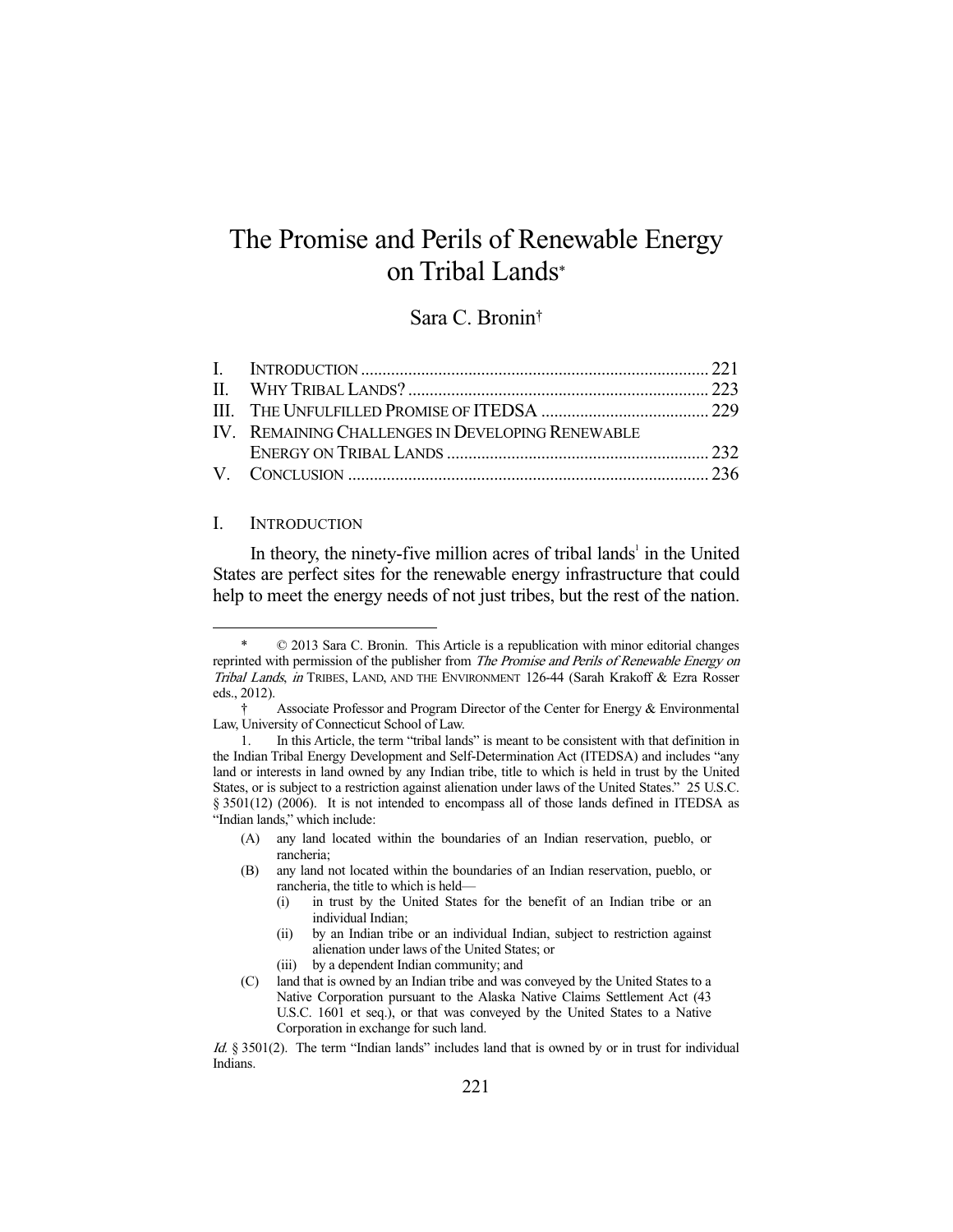They often have plentiful sunlight, wind, and open space, resources that are important prerequisites for renewable energy production. They are not necessarily governed by the land use or environmental regulations that sometimes inhibit energy projects in more densely populated areas. At the same time, on-site renewable energy may provide direct economic benefits for tribes, including "green jobs," infrastructure improvements, and production revenues shared by the community. Moreover, on-site generation could significantly reduce energy expenses for tribal households, who pay more for energy than any other group in the country.<sup>2</sup>

 In keeping with this theory, the Indian Tribal Energy Development and Self-Determination Act (ITEDSA) was passed in 2005 to provide tribes with a framework for developing renewable energy infrastructure.<sup>3</sup> It aims to allow tribes to regulate the conveyance of their own energy resources, giving them, under certain circumstances, the ability to enter into leases and other agreements for the construction of renewable energy networks without federal supervision.<sup>4</sup> Despite its expansive aims, ITEDSA is flawed in two significant ways. First, as written, ITEDSA fails to correct for misplaced financial incentives for renewable energy development by tribes. The law continues federal policies that ensure that non-Indians<sup>5</sup> and nontribal business entities often reap far greater economic rewards than tribes or members of tribes.

 Second, ITEDSA, if fully implemented, has the potential to increase the incidence of energy sprawl—that is, the occupation of vast, extraurban or rural tracts of land by energy generation facilities. The negative effects of energy sprawl created by large-scale renewable facilities are well documented.<sup>6</sup> To the extent that the renewable energy networks are used to serve tribal lands, it is important to encourage tribes to assess environmental and ecological impacts carefully. To the extent that transmission or distribution lines connected to facilities located on tribal lands extend beyond tribal lands, ITEDSA or some other statute must articulate how tribal members can or should influence such lines' siting.

 <sup>2.</sup> U.S. ENERGY INFO. ADMIN., ENERGY CONSUMPTION AND RENEWABLE ENERGY DEVELOPMENT POTENTIAL ON INDIAN LANDS 3-10 (2000), available at ftp://ftp.eia.doe.gov/pub/ pdf/renewables/ilands.pdf.

 <sup>3. 25</sup> U.S.C. § 3502.

 <sup>4.</sup> Id. § 3504.

 <sup>5.</sup> In this Article, the term "non-Indians" is meant to include all those individuals who are neither members of a Native American or Native Alaskan tribe nor a member of the relevant tribe. With respect to the latter group, one example is a Native American living within the boundaries of a reservation who is not a member of the tribe that regulates that reservation.

<sup>6.</sup> See Sara C. Bronin, Curbing Energy Sprawl with Microgrids, 43 CONN. L. REV. 547 (2010).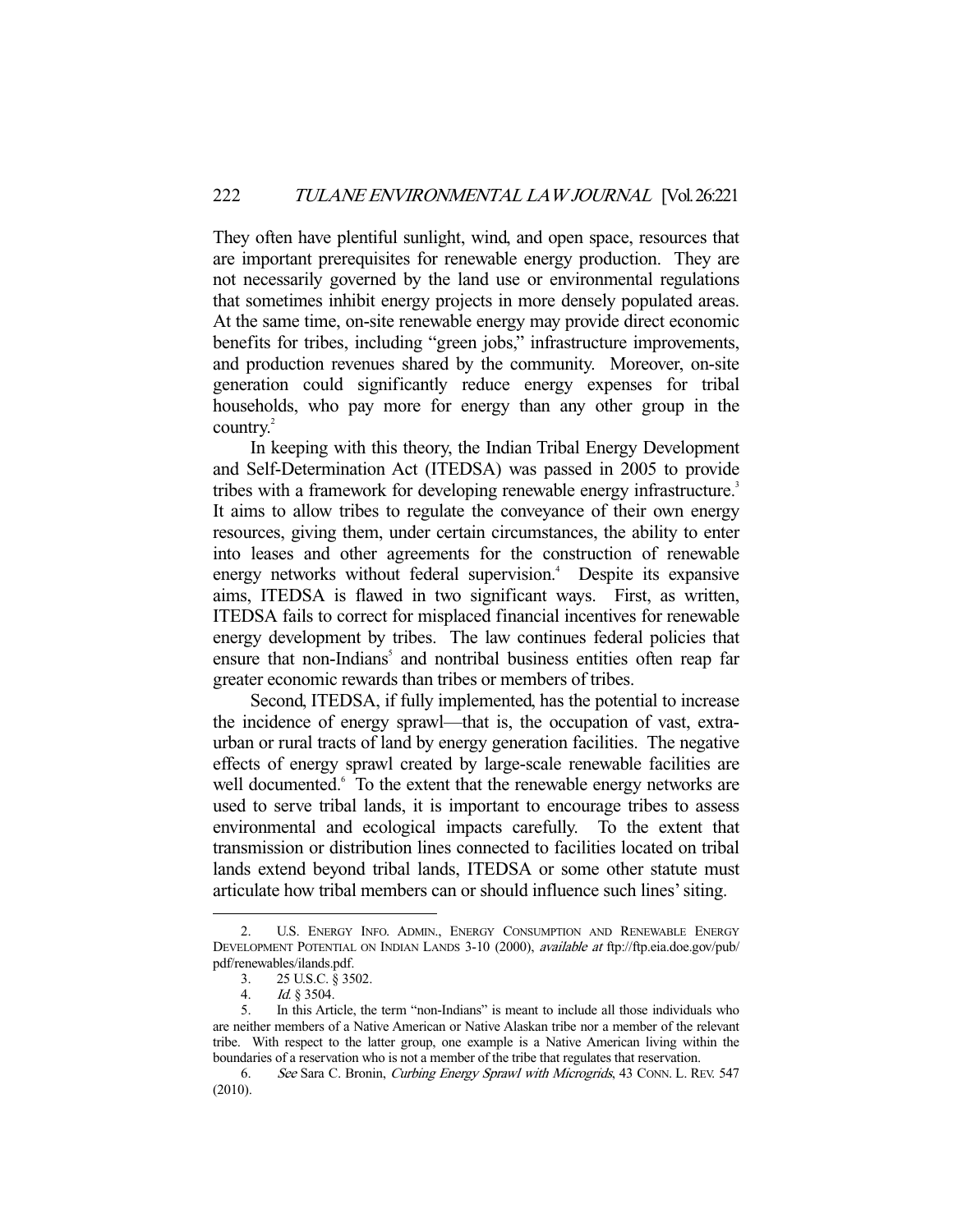This Article analyzes the rationale for and substance of ITEDSA the most significant federal law relating to renewable energy on tribal lands—and identifies ongoing challenges in the way the United States approaches renewable energy infrastructure siting on tribal lands. It does not offer a comprehensive set of solutions but rather identifies current issues in this area of law with a particular focus on the characteristics of tribal lands themselves.

#### II. WHY TRIBAL LANDS?

 Tribal lands present a unique, and in many respects highly appealing, opportunity for the siting of renewable energy infrastructure. Renewable energy comes in many forms and includes any type of energy production that does not draw on finite resources. The National Renewable Energy Laboratory (NREL), a United States Department of Energy research and development facility that focuses exclusively on researching renewable energy, has identified seven basic sources of renewable energy: biomass, hydropower, wind, geothermal, solar, hydrogen, and ocean.<sup>7</sup> Of these seven sources, biomass (derived from organic matter, such as food crops, plants, algae, and waste products and gasses), and hydropower (derived from the kinetic energy of flowing water) are the most common.<sup>8</sup> Wind (derived from the kinetic energy of wind and process primarily by turbines or windmills), geothermal (derived from the internal heat of the earth), and solar (derived from the conversion of sunlight, whether through photovoltaic or thermal means) are less common but seem to have captured greater attention from policymakers.<sup>9</sup> Technical experts are still struggling to make hydrogen and ocean energy commercially feasible, so these energy resources will not be considered further by this Article. Currently in the United States, renewable energy comprises just 8% of energy consumed.<sup>10</sup>

 Tribal lands, which are primarily located in the western United States, often have physical qualities highly conducive to the generation of renewable energy. The Department of Energy's Energy Information Administration (EIA) prepared a report in 2000 documenting these

<sup>7.</sup> Learning About Renewable Energy, NAT'L RENEWABLE ENERGY LAB. (Oct. 30, 2012), http://www.nrel.gov/learning/re\_basics.html.

 <sup>8.</sup> U.S. ENERGY INFO. ADMIN., RENEWABLE ENERGY CONSUMPTION AND ELECTRICITY PRELIMINARY STATISTICS 2009, at 1 fig.1 (2010), available at ftp://www.eia.gov/renewables/pre trends09.pdf.

 <sup>9.</sup> See id.

 <sup>10.</sup> Id. Nonrenewable resources including petroleum (37%), natural gas (25%), coal (21%), and nuclear power (9%) comprise the remaining 92%. Id.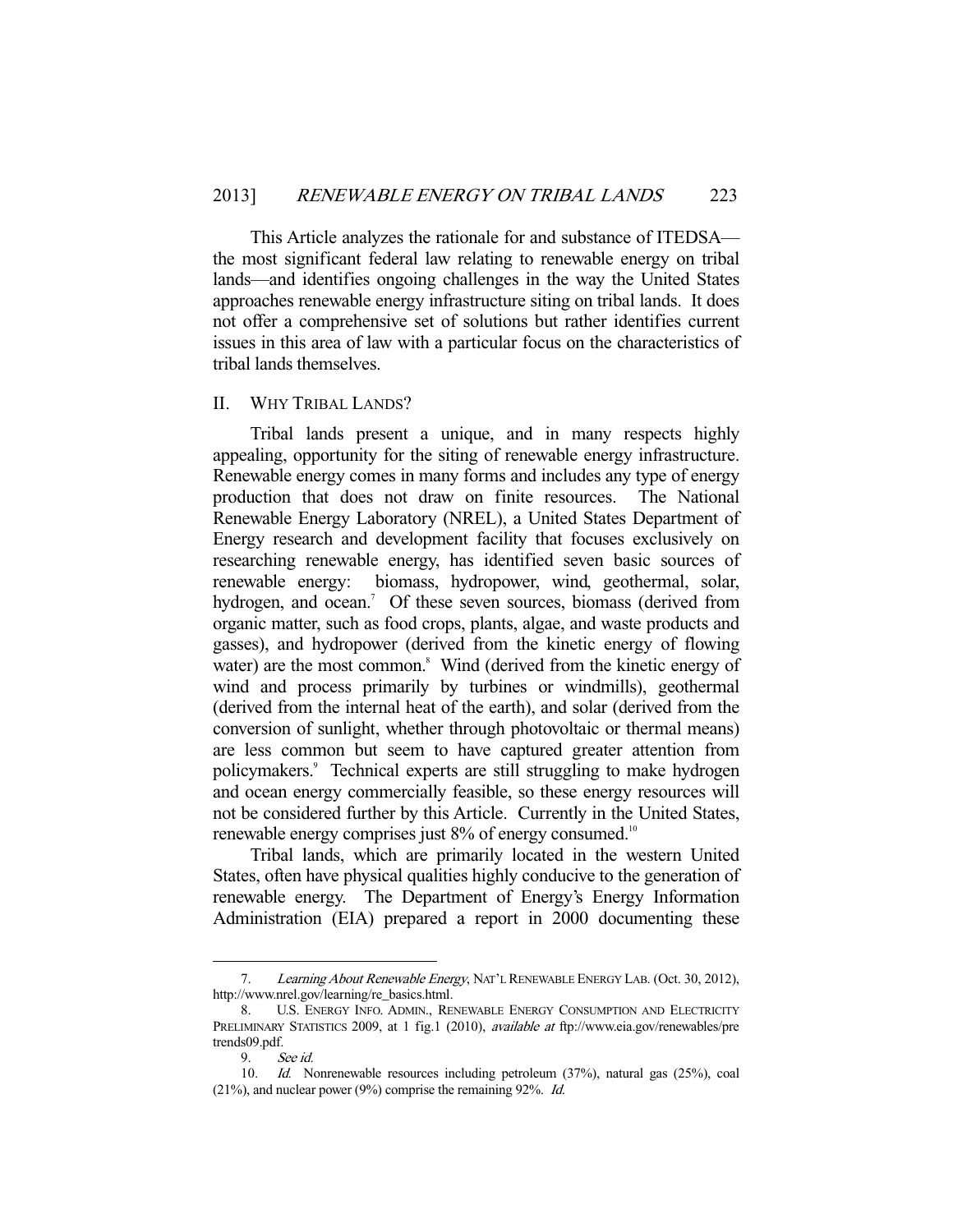qualities.11 It found that due to latitude or topographical conditions, many tribal lands would serve as good to excellent sites for hosting renewable energy infrastructure such as solar photovoltaics, concentrated solar power, wind generation, biomass, and geothermal wells.<sup>12</sup> The EIA further identified tribal lands that would be best suited for central station development of electricity for renewable energy, and those that would be best suited for specific kinds of renewable energy.<sup>13</sup> For example, the EIA found that biomass potential, which roughly corresponds to arable land, was promising in 118 of 298 reservations, which contain 56% of the tribal population studied by the  $EIA$ .<sup>14</sup> With respect to geothermal resources (which can be directed toward electricity production, direct heating, or geothermal heat pumps), the EIA cross-referenced maps produced by NREL and determined that fifty-seven reservations may have potential for electricity production, with another seventy-two having potential for direct heat applications.15 Four years later, NREL conducted a survey that found that tribal lands had the potential for solar power equal to 4.5 times the then-current national energy generation.<sup>16</sup> In addition, NREL found that the wind potential on tribal lands is about 535 billion kilowatt-hours per year, an amount that equals as much as 14% of the U.S. electric generation.<sup>17</sup> All in all, the Bureau of Indian Affairs has estimated that tribal lands—which occupy just 5% of the land in this country—have 10% of all energy resources (both renewable and nonrenewable).<sup>18</sup> Harnessing the renewable component of these

<sup>11.</sup> See U.S. ENERGY INFO. ADMIN., supra note 2.

<sup>12.</sup> See id. at 11-33. Assuming no significant topographical or boundary changes to the tribal lands analyzed by the EIA in 2000, these assessments hold true today.

<sup>13.</sup> See id. at 23-31.

<sup>14.</sup> Id. at 29 (citing potential greater than five megawatts per county for these reservations).

<sup>15.</sup> Id. (noting that generally geothermal production is very site-specific and that these projections are estimates only).

<sup>16.</sup> Lizana K. Pierce, U.S. Dep't of Energy, DOE's Tribal Energy Program, HARVESTING CLEAN ENERGY (2009), http://harvestcleanenergy.org/2010-conference-resources/2009-harvest ing-clean-energy-conference/2009-conference-presentations/lizanapierce-pdf/at\_download/file (PowerPoint presentation) (showing a map estimating generation "using [an] annual average solar

resource from a tilt = latitude collector" and finding total tribal solar generation potential at 17,606 billion kilowatt-hours per year, with total U.S. electric generation at 3853 billion kilowatthours per year).

<sup>17.</sup> Id. (estimating generation assuming five MW/km2 of installed capacity, and capacity factors ranging from 25.1% (class 4) to 41.4% (class 7)); see also OFFICE OF INDIAN ENERGY & ECON. DEV., NATIVE AMERICAN WIND RESOURCE ATLAS (2010) (cataloguing the potential for wind energy of twenty-nine reservations across the continental United States).

<sup>18.</sup> Lizana K. Pierce, U.S. Dep't of Energy, DOE's Tribal Energy Program, OFFICE OF ENERGY EFFICIENCY & RENEWABLE ENERGY (2010), http://apps1.eere.energy.gov/tribalenergy/ pdfs/2\_doe\_tep\_overview\_lkp.pdf (PowerPoint presentation).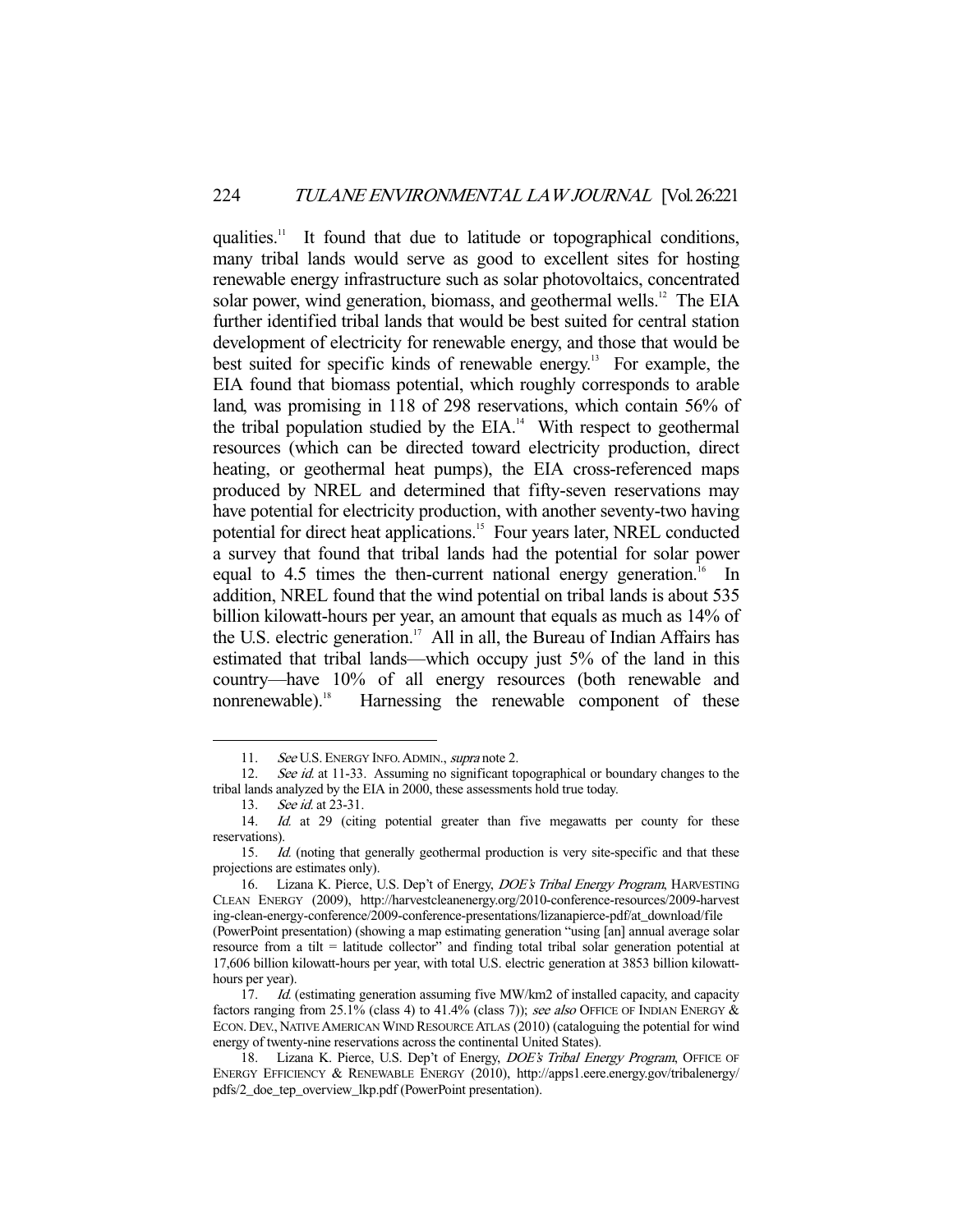resources would help both tribes and the rest of the country reduce their dependence on fossil fuels.

 Another characteristic that may make tribal lands more attractive for those building renewable energy projects is their relative absence of land use regulations, when compared to lands governed by nontribal government. Many state, county, and local governments have enacted rigorous land use regulations, including zoning ordinances, growth controls, aesthetic reviews, and environmental impact laws.<sup>19</sup> The purpose of such regulations varies, but they primarily aim to control the way structures on real property look and are used. Public boards evaluate proposed projects for compliance with applicable regulations, and modifications may be required to accommodate certain requirements.<sup>20</sup> On nontribal lands, particularly in urban areas, renewable energy projects can become delayed, modified, or canceled as land use regulations require.<sup>21</sup> For example, a jurisdiction's zoning ordinance may include a height restriction that prohibits the installation of tall windmills that harness wind energy.<sup>22</sup> Preservation laws might prevent the erection of solar panels on roofs or in vacant lots in historic districts.<sup>23</sup> Environmental regulations may thwart the drilling of geothermal wells.

 Such restrictions may not apply to renewable energy development on tribal lands. Tribal governments have sovereign authority over tribal lands and generally exercise jurisdiction with respect to these lands exclusive of state, county, or other local governments.<sup>24</sup> Although some tribes have enacted zoning ordinances to regulate the way certain parcels are used, many tribes have not adopted land use regulations.<sup>25</sup> Even where such regulations have been adopted, they may not be as effective as the same regulations on nontribal lands, due to limitations on tribal authority imposed by court decisions and federal statutes.<sup>26</sup> And in

<sup>19.</sup> See ENVTL. LAW INST., STATE ENABLING LEGISLATION FOR COMMERCIAL-SCALE WIND POWER SITING AND THE LOCAL GOVERNMENT ROLE (2011) (discussing state regulations affecting wind generation).

<sup>20.</sup> *Id.* at 5, 8-9, 29-35.

<sup>21.</sup> See id. at ii-iii.

<sup>22.</sup> *Id.* at 9 n.23.

<sup>23.</sup> See id. at 35.

 <sup>24.</sup> COHEN'S HANDBOOK OF FEDERAL INDIAN LAW § 4.01(2)(c) (Nell Jessup Newton ed., 2005) [hereinafter COHEN'S HANDBOOK].

<sup>25.</sup> *Id.* ("Many tribes are now beginning to impose land use and zoning controls similar to those adopted by non-Indian communities as a means of preserving and protecting resources." (citations omitted)).

<sup>26.</sup> Id. § 21.02(5)(b) (identifying both Brendale v. Confederated Tribes & Bands of Yakima Indian Nation and the Indian Civil Rights Act as among the potential barriers to a fully effective and enforceable zoning regime).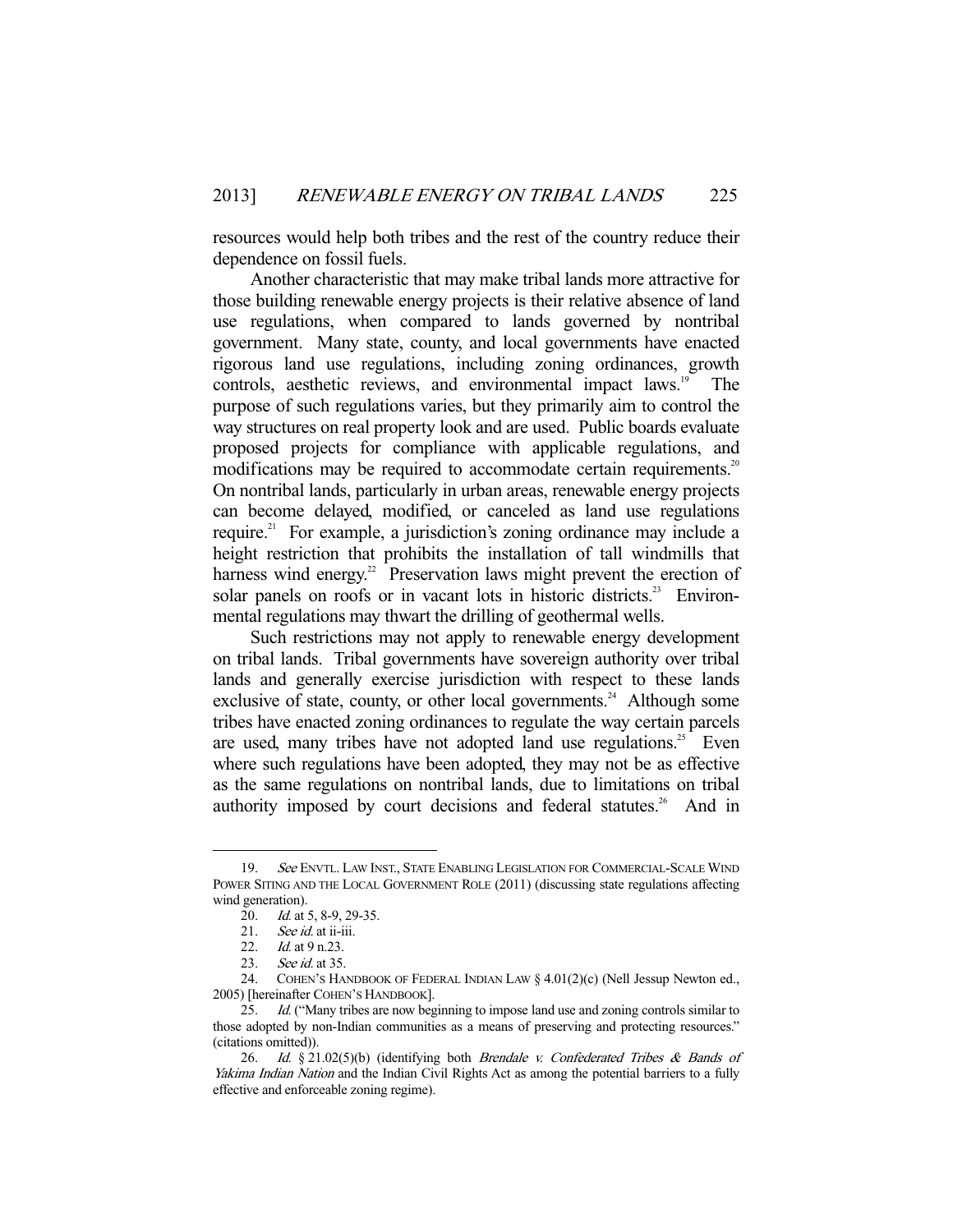certain circumstances, land owned by a tribe may be subject to state, and not tribal, land use regulations. $27$ 

 Moreover, tribes that have enacted land use regulations may be hindered in fully enforcing those regulations within reservation boundaries on non-Indian land—that is, real property within reservation boundaries that is not owned by Native American individuals or tribes. The existence of non-Indian "islands" within reservation boundaries derives largely from the Dawes General Allotment Act of  $1887<sup>28</sup>$  and companion laws and policies that carved up tribal lands into individual allotments, many of which become alienable to non-Indians, and also declared any remaining tribal lands to be "surplus," and alienable to non-Indians. Scholars have estimated that, until that practice was reversed in 1934, almost 90 million acres of land was transferred to non-Indians.<sup>29</sup> Today, conflicts involving tribal management of non-Indian lands within reservation boundaries endure, and the United States Supreme Court has been reluctant to allow tribes to regulate non-Indian activities. In an important 1981 case, *United States v. Montana*, the Court held that tribes may regulate non-Indians on non-Indian lands only if their "conduct threatens or has some direct effect on the political integrity, the economic security, or the health or welfare of the tribe."<sup>30</sup> Applying *Montana* to the land use context (and contrary to at least one circuit court interpretation of *Montana*),<sup>31</sup> a plurality of the Court wrote in *Brendale v. Confederated* Tribes & Bands of Yakima Indian Nation that tribes should be able to impose land use regulations on only those areas within the reservation where tribal land predominated. $32$  The absence of a majority opinion in Brendale has created difficulties for tribes and nontribal governments attempting to reconcile conflicting land use regulations on the ground. With this unclear and unevenly enforced land use regulatory framework,

 <sup>27.</sup> Such is the situation in the State of New York, according to two recent cases, with respect to lands relatively recently acquired by tribes. See Seneca-Cayuga Tribe of Okla. v. Town of Aurelius, 233 F.R.D. 278, 281 (N.D.N.Y. 2006); Cayuga Indian Nation of N.Y. v. Village of Union Springs, 390 F. Supp. 2d 203, 206 (N.D.N.Y. 2005).

<sup>28. 24</sup> Stat. 388 (1887) (codified at 25 U.S.C. § 331 (2006)).<br>29. See COHEN's HANDBOOK. *supra* note 24, § 8 1.01, .04 ("1

See COHEN'S HANDBOOK, supra note 24, §§ 1.01, .04 ("In 1887, when the Dawes Act provided for allotting tribal lands to individual Indians, the American Indian's heritage in land totaled 138 million acres. Less than 50 years later, when the allotment policy was abandoned, only 48 million acres were left in Indian hands." (citations omitted)).

 <sup>30. 450</sup> U.S. 544, 566 (1981).

 <sup>31.</sup> See, e.g., Knight v. Shoshone & Arapahoe Indian Tribes of the Wind River Reservation, Wyoming, 670 F.2d 900, 903 (10th Cir. 1982) (finding that the tribes involved in the litigation had a significant tribal interest in enacting a comprehensive land use regulation scheme within a reservation).

 <sup>32. 492</sup> U.S. 408, 411 (1989).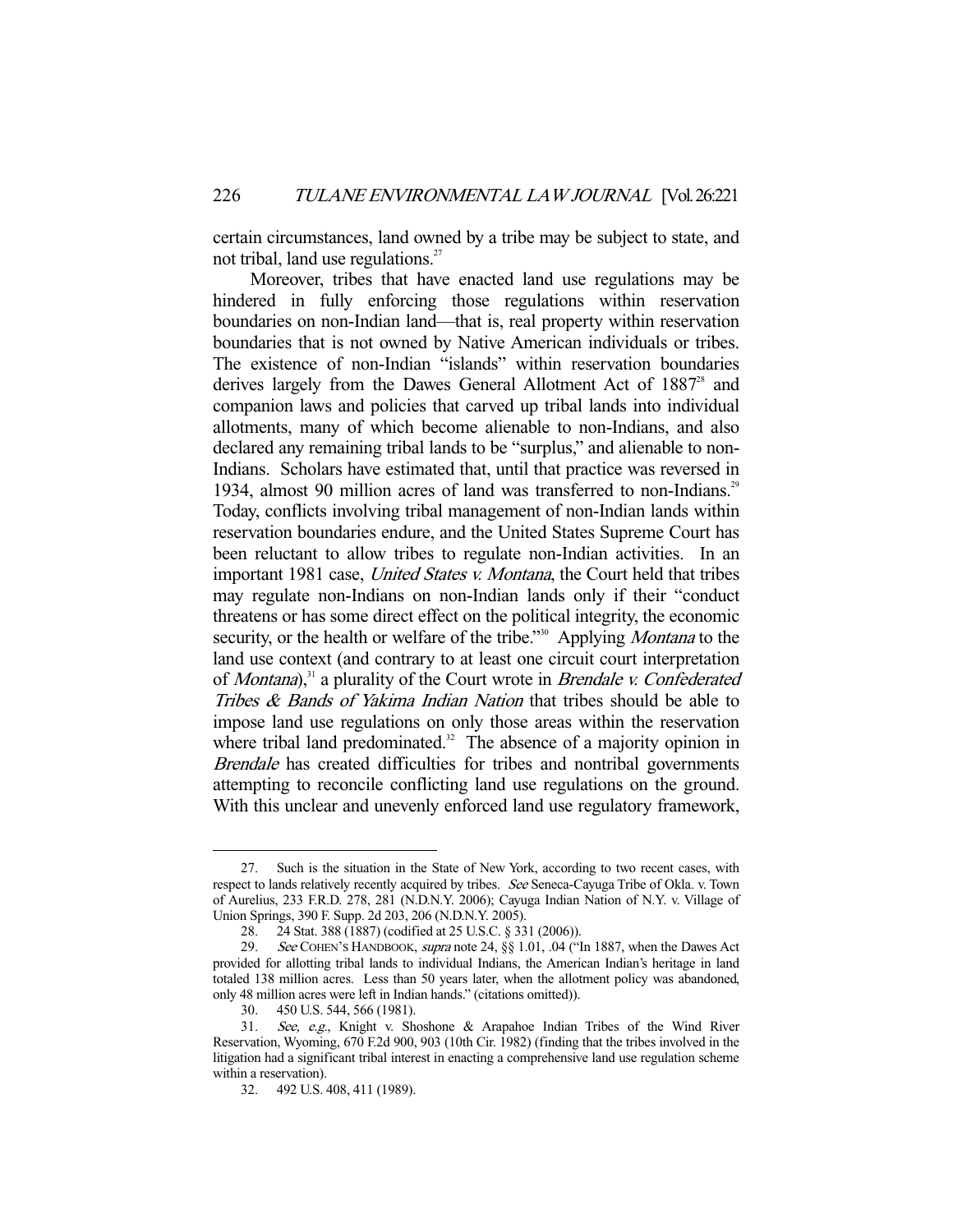owners of renewable energy projects may find flexibility that they would not find on nontribal lands.<sup>3</sup>

 Developers of renewable energy may be drawn to tribal lands for the foregoing reasons. Complementing this attractiveness to developers, Native American tribes have reason to want renewable energy production and distribution on tribal lands. Many tribes have cultures and religions rooted in concern for ecological balance,<sup>34</sup> and renewable energy that is sensitive to environmental concerns, therefore, might be a fitting choice. More practically, there is the potential for revenue generation. Energy facilities' output may be harnessed by tribal governments and, in the right economic conditions, reduce operating costs spent on more traditional forms of energy procurement. Arrangements between third parties, such as leasing land or equipment, may generate other income for the tribe as a whole. And jobs may be created for individual members of tribes, related to installing, constructing, and maintaining solar panels, wind turbines, and other renewable technologies.<sup>35</sup>

 Renewable energy development could also help meet the needs of the many underserved households on reservations that lack access to reliable, affordable energy, and in doing so advance the cause of "energy justice," the movement that, according to one scholar, "seeks to apply

 <sup>33.</sup> Much has been written about the issues surrounding Montana and Brendale. For broad context of tribal sovereignty over non-Indian land within Indian country, see COHEN'S HANDBOOK, supra note 24, § 6.02(2)(b); see also Philip P. Frickey, A Common Law for Our Age of Colonialism: The Judicial Divestiture of Indian Tribal Authority over Nonmembers, 109 YALE L.J. 1 (1999) (characterizing Montana and Brendale as part of an incoherent, even "chaotic," id. at 43-44, line of cases); David H. Getches, Conquering the Cultural Frontier: The New Subjectivism of the Supreme Court in Indian Law, 84 CALIF. L. REV. 1573 (1996) (criticizing both Montana and Brendale as being part of a trend of overly subjective interpretations of tribal sovereignty by the Supreme Court); Judith V. Royster, The Legacy of Allotment, 27 ARIZ. ST. L.J. 1, 61 (1995) (analyzing the cases in light of federal allotment law and policy). Royster states, "With each succeeding decision, the Court becomes more adamant about furthering the allotment policy and less amenable to protecting, or even perceiving, tribal interests." Id.

 <sup>34.</sup> The contours of this assertion cannot be adequately explored by this Article, but for a more nuanced analysis, see Rebecca Tsosie, Tribal Environmental Policy in an Era of Self-Determination: The Role of Ethics, Economics, and Traditional Ecological Knowledge, 21 VT. L. REV. 225, 272-87 (1996) (providing a thorough account of indigenous land ethics). Tsosie expands upon another scholar's assertion that tribes' traditional world views include, among other important aspects, "a concept of reciprocity and balance that extends to relationships among humans, including future generations, and between humans and the natural world." Id. at 276 (drawing from Ronald L. Trosper, Traditional American Indian Economic Policy, 19 AM. INDIAN CULTURE & RES.J. 65 (1995)). She goes on to explain, "The interrelationship of people and land, combined with the deeply rooted ethics of reciprocity and balance, lead to a long-term view of ecological stability or, in contemporary terms, a concern with 'sustainability.'" Id. at 285 (citations omitted).

<sup>35.</sup> See NAT'L WILDLIFE FED'N, THE NEW ENERGY FUTURE IN INDIAN COUNTRY: CONFRONTING CLIMATE CHANGE, CREATING JOBS, AND CONSERVING NATURE 15 (2010) (detailing such jobs).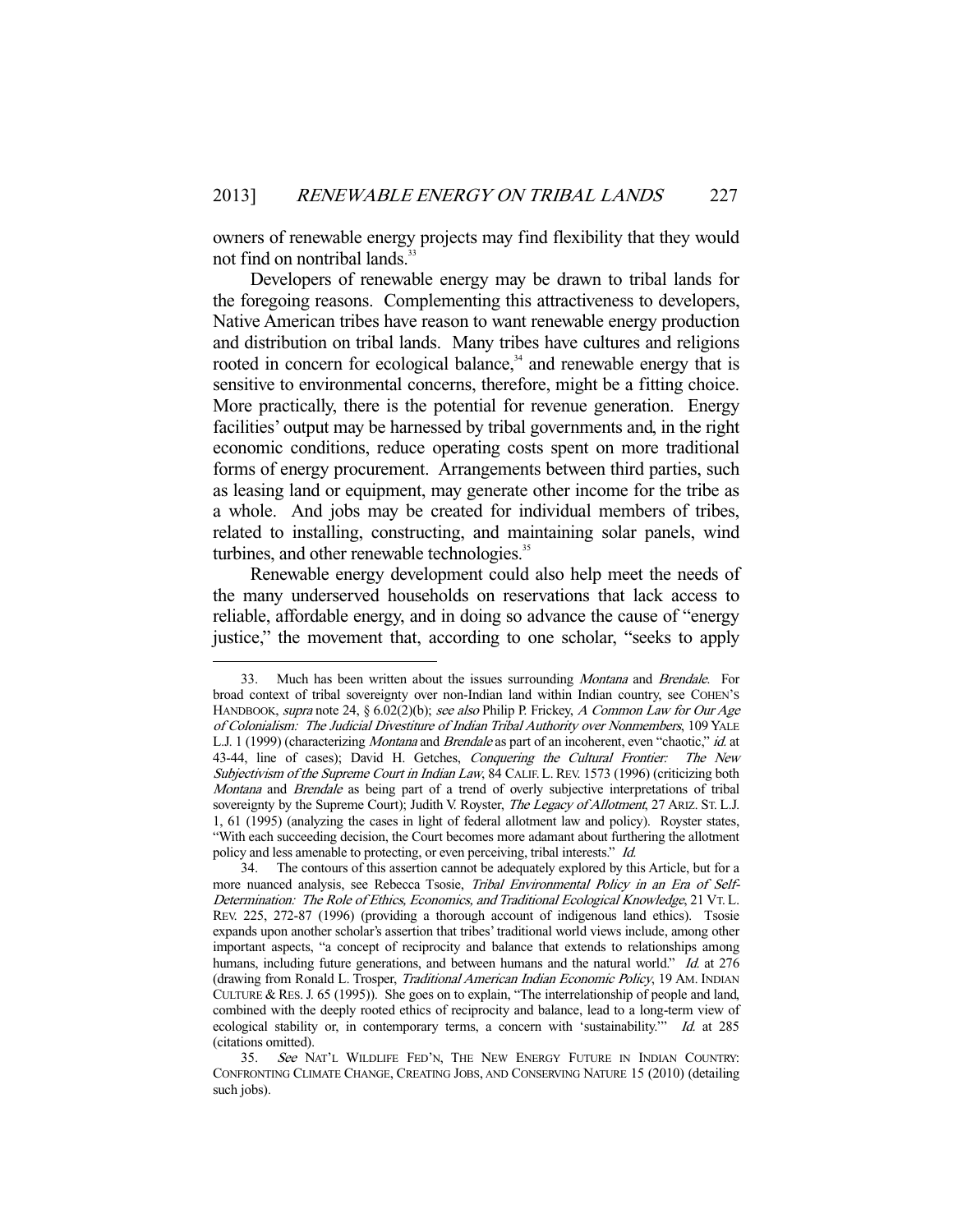basic principles of justice as fairness to the injustice evident among people devoid of life sustainable energy."36 In 2000, the United States Census gathered information showing that over 5500 tribal housing units lack access to any fuel that would provide heat. $37$  The Department of Energy reported that in 1990, one in seven households (about 16,000 in total) on tribal lands lacked access to electricity or other arrangements that would provide electricity at no  $cost$ <sup>38</sup>. This rate is ten times the national average.<sup>39</sup> Recognizing this problem, the EIA report in 2000 identified thirty-four reservations, pueblos, and Tribal Jurisdiction Statistical Areas with high incidences of households without electricity and projected the availability of and the costs for solar, wind, biomass, and geothermal options.<sup>40</sup> Any of these options would have to take the form of distributed generation—that is, small-scale production facilities located very close to the households needing service—to reach the underserved communities on tribal lands. Large, concentrated energygenerating facilities on tribal lands would not necessarily meet their needs. Of the 16,000 households counted by the Census to be without electricity in 1990, over 75% lived on the Navajo Reservation in Arizona and New Mexico, which actually has generation and transmission facilities within reservation boundaries.<sup>41</sup> On the Navajo Reservation and elsewhere, the presence of more generating facilities could help bring energy to underserved and remote areas and advance the agenda of the energy justice movement.

 Native Americans on tribal lands also expend a larger portion of their financial resources on electricity than the national average. In 1990, the average tribal household spent twice as much for electricity when measured by a percentage of income  $(4\%$  versus  $2\%)$ .<sup>42</sup> Across the country, the 10% of households spending the highest percentage of their incomes on electric costs spent an average of 9% of their income for such costs; the top decile of tribal households spent an average of 20% of their

 <sup>36.</sup> Lakshman Guruswamy, Energy Justice and Sustainable Development, 21 COLO. J. INT'L ENVTL. L. & POL'Y 231, 233 (2010); see also Lakshman Guruswamy, Energy Justice, in CLIMATE CHANGE: A READER 944 (William H. Rodgers, Jr. et al. eds., 2011); Hari M. Osofsky, Energy Justice (Mar. 2011) (unpublished manuscript) (on file with author).

 <sup>37.</sup> U.S. CENSUS BUREAU, CHARACTERISTICS OF AMERICAN INDIANS AND ALASKA NATIVES BY TRIBE AND LANGUAGE: 2000, at 110 tbl.16 (2003).

<sup>38.</sup> U.S. ENERGY INFO. ADMIN., *supra* note 2, at 3-4.<br>39. Id. app. B, tbl.B.1.A (showing a rate of  $1.4\%$ )

Id. app. B, tbl.B.1.A (showing a rate of 1.4% for all U.S. households and a rate of 14.2% for households on tribal lands).

<sup>40.</sup> Id. at 27 tbl.5 (measuring costs for tribal lands ranging in size from the 239-person Iowa TJSA to the 123,944-person Navajo Reservation, in 1990 population figures).

 <sup>41.</sup> Id. at 4.

 <sup>42.</sup> Id. at 4 fig.2.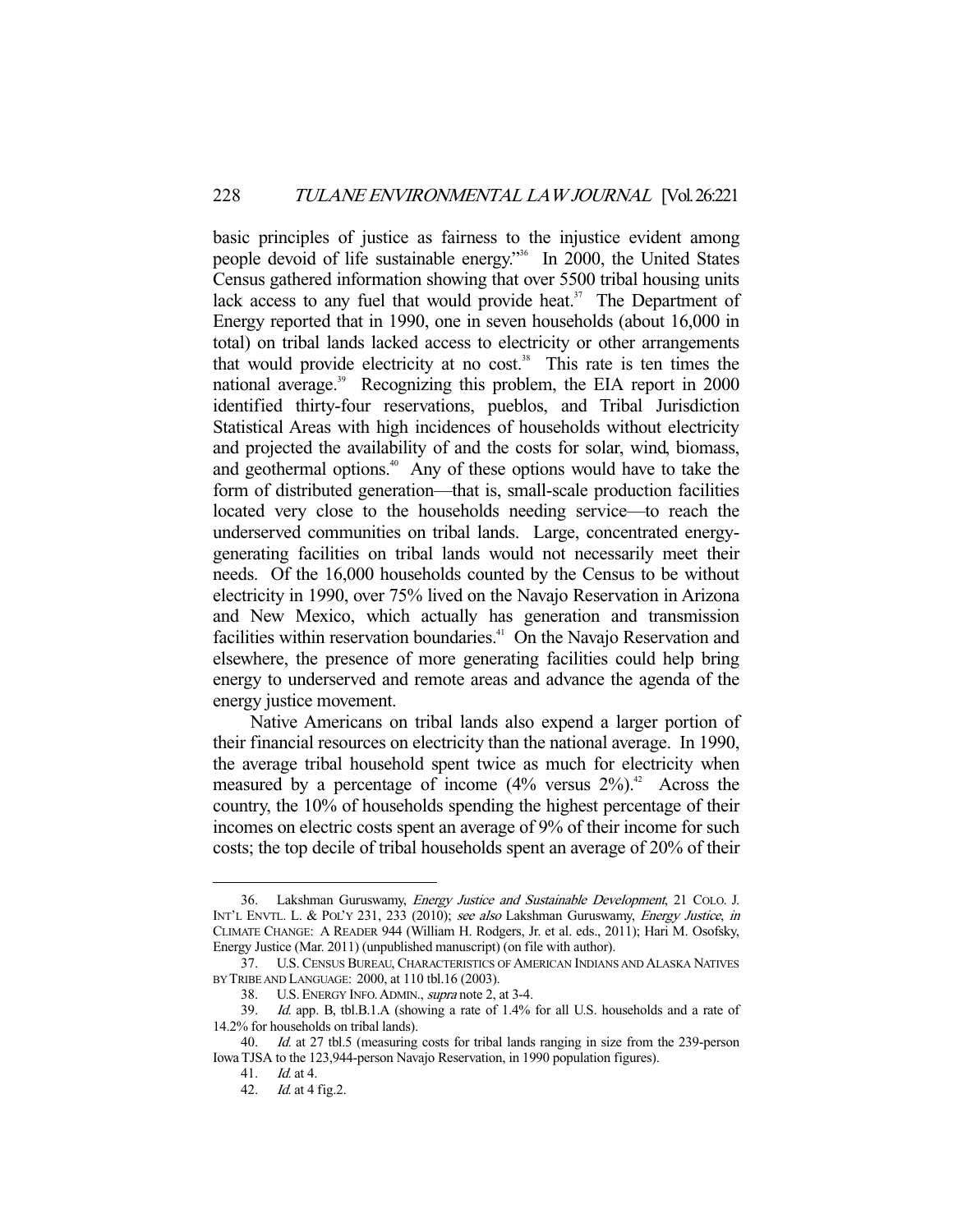incomes.<sup>43</sup> With respect to natural gas costs as a percentage of income, the highest-paying decile of tribal households spent 15% of their incomes on natural gas, while the national average across all deciles was a mere 2%.44 Renewable energy, if controlled directly by tribes and their members, could reduce costs for those Native Americans who live on reservations.

 Recognizing the potential, and driven by the concerns described above, many tribes have begun to explore renewable energy development. Yet tribes have often been stalled in developing projects by cumbersome federal review requirements and limited financial resources, among other factors. With the recent passage of the ITEDSA, Congress has attempted to help tribes more easily navigate this process, although as the next Part will discuss, the Act has not yet met this goal.

### III. THE UNFULFILLED PROMISE OF ITEDSA

 In 2005, Congress passed the ITEDSA, which increases federal support of tribal energy projects and provides a mechanism within which tribes may regulate and develop their energy resources without constant consultation with the federal government.<sup>45</sup> Although the act itself does not define "energy resources," regulations enacted in 2008 define the term to include a wide range of both renewable and nonrenewable resources.46 This Article solely concerns itself with ITEDSA's applicability to renewable resources.

 As written, the law affects tribes' ability to develop renewable energy in two primary ways. First, it provides for public support of certain development activities. Two offices created after ITEDSA handle its implementation and help to encourage tribal energy development: the Division of Indian Energy Policy Development within the Indian Energy and Economic Development Office of the Department of the Interior, and the Office of Indian Energy Policy and Programs in the Department of Energy.47 ITEDSA also requires or allows, as applicable, the Department of the Interior and the Department of Energy to offer grants,

 <sup>43.</sup> Id.

 <sup>44.</sup> Id. app. B, tbl.B.2.A.

 <sup>45. 25</sup> U.S.C. §§ 3501–3506 (2006).

 <sup>46. &</sup>quot;Energy resources means both renewable and nonrenewable energy sources, including, but not limited to, natural gas, oil, uranium, coal, nuclear, wind, solar, geothermal, biomass, and hydrologic resources." 25 C.F.R. § 224.30 (2012).

<sup>47.</sup> Office of Indian Energy Policy and Programs: Mission, U.S. DEP'T OF ENERGY, http://www.energy.gov/indianenergy/mission (last visited Feb. 17, 2013); Division of Energy Policy Development, U.S. DEP'T OF THE INTERIOR: INDIAN AFFAIRS, http://www.bia.gov/WhoWe Are/AS-IA/IEED/DEPD/index.htm (last visited Feb. 2, 2013).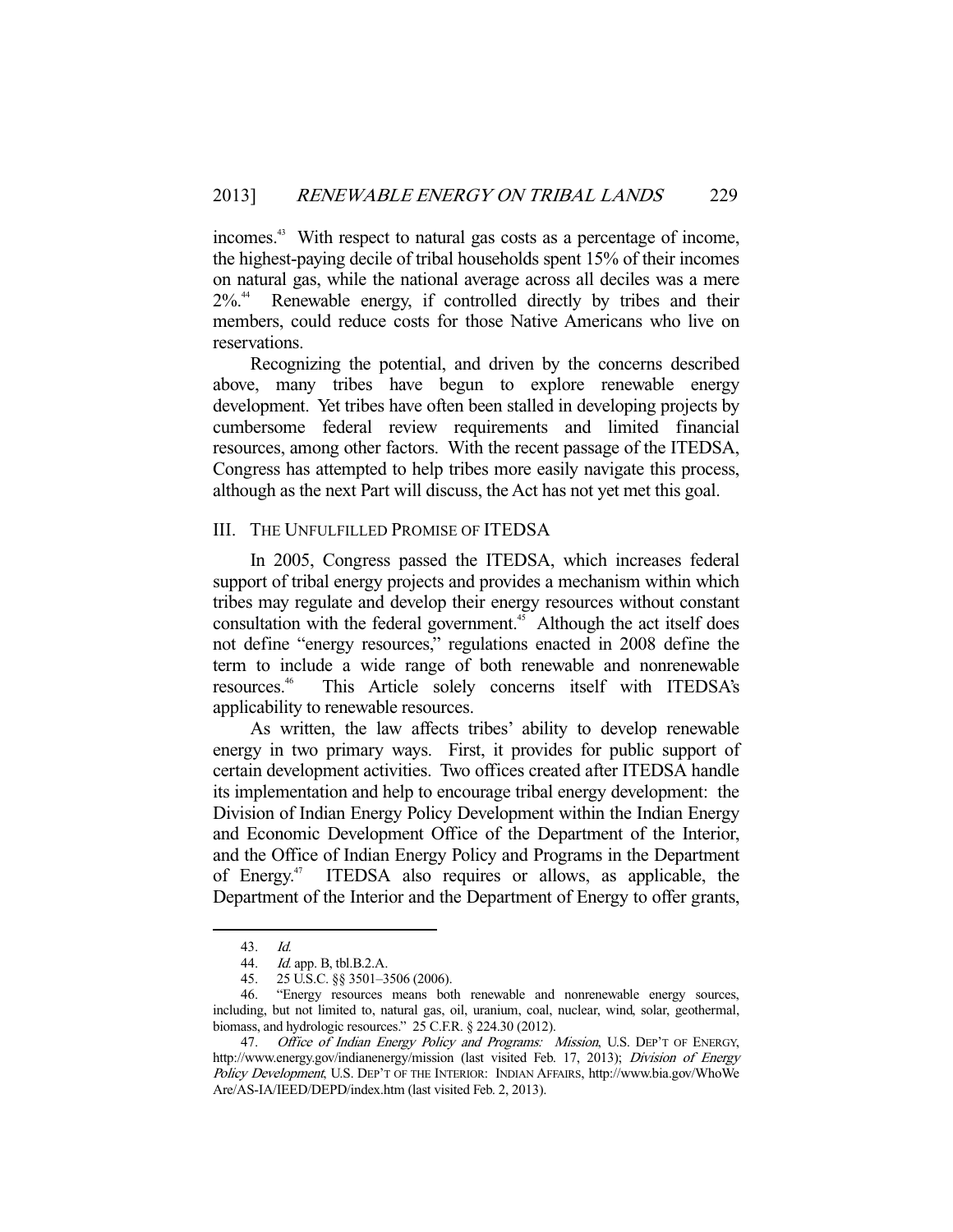technical assistance, low-interest loans, and loan guarantees to tribes.<sup>48</sup> Federal grants may be used for technical assistance; energy conservation programs; studies relating to acquisition of energy supplies, services, and facilities; planning, construction, development, operation, maintenance, and improvement of tribal electrical generation, transmission, and distribution; the development of a tribal energy resource inventory; and other feasibility studies.49 The statute does not specify the amount of funding required to be provided for any of these activities.

Second, and potentially more significantly, ITEDSA expressly authorizes tribes that meet certain criteria to enter into contracts and create rights of way for renewable energy projects.<sup>50</sup> More specifically, it allows tribes to enter into leases or business agreements for energy resource development on tribal land without approval by the Secretary of the Interior (Secretary) as long as the lease or business agreement is executed pursuant to a tribal energy resource agreement (TERA), the term does not exceed thirty years, and the tribe has entered into a TERA with the Secretary.<sup>51</sup> It also allows tribes to grant rights of way over tribal land for electric transmission or distribution lines without approval by the Secretary if the right of way is executed in accordance with a TERA; the term does not exceed thirty years; the line serves an electric generation, transmission, or distribution facility on tribal land or a facility on tribal land that possesses or refines energy resources developed on tribal land; and the tribe has entered into a TERA with the Secretary.<sup>52</sup> When a TERA exists, the federal government disclaims liability for any losses resulting from agreements entered into pursuant to the TERA, placing all responsibilities for such losses on the tribes.<sup>53</sup>

 ITEDSA enhances tribes' ability to take actions without the approval of the Secretary, which reduces the time spent obtaining federal approvals and undergoing federal review. Under pre-ITEDSA protocols, tribes had to receive approval from the Secretary to engage in activities

 <sup>48. 25</sup> U.S.C. § 3502.

<sup>49.</sup> *Id.* §§ 3502-3503.<br>50. *Id.* § 3504. For a

Id. § 3504. For a summary of the history of federal laws dealing with tribal selfdetermination including ITEDSA, see generally Judith V. Royster, Practical Sovereignty, Political Sovereignty, and the Indian Tribal Energy Development and Self-Determination Act, 12 Lewis & CLARK L.REV. 1065 (2008).

 <sup>51. 25</sup> U.S.C. § 3504(a).

<sup>52.</sup> *Id.* § 3504(b).

<sup>53.</sup> Id. § 3504(e)(6)(D) ("[T]he United States shall not be liable to any party (including any Indian tribe) for any negotiated term of, or any loss resulting from the negotiated terms of, a lease, business agreement, or right-of-way executed pursuant to and in accordance with a [TERA].").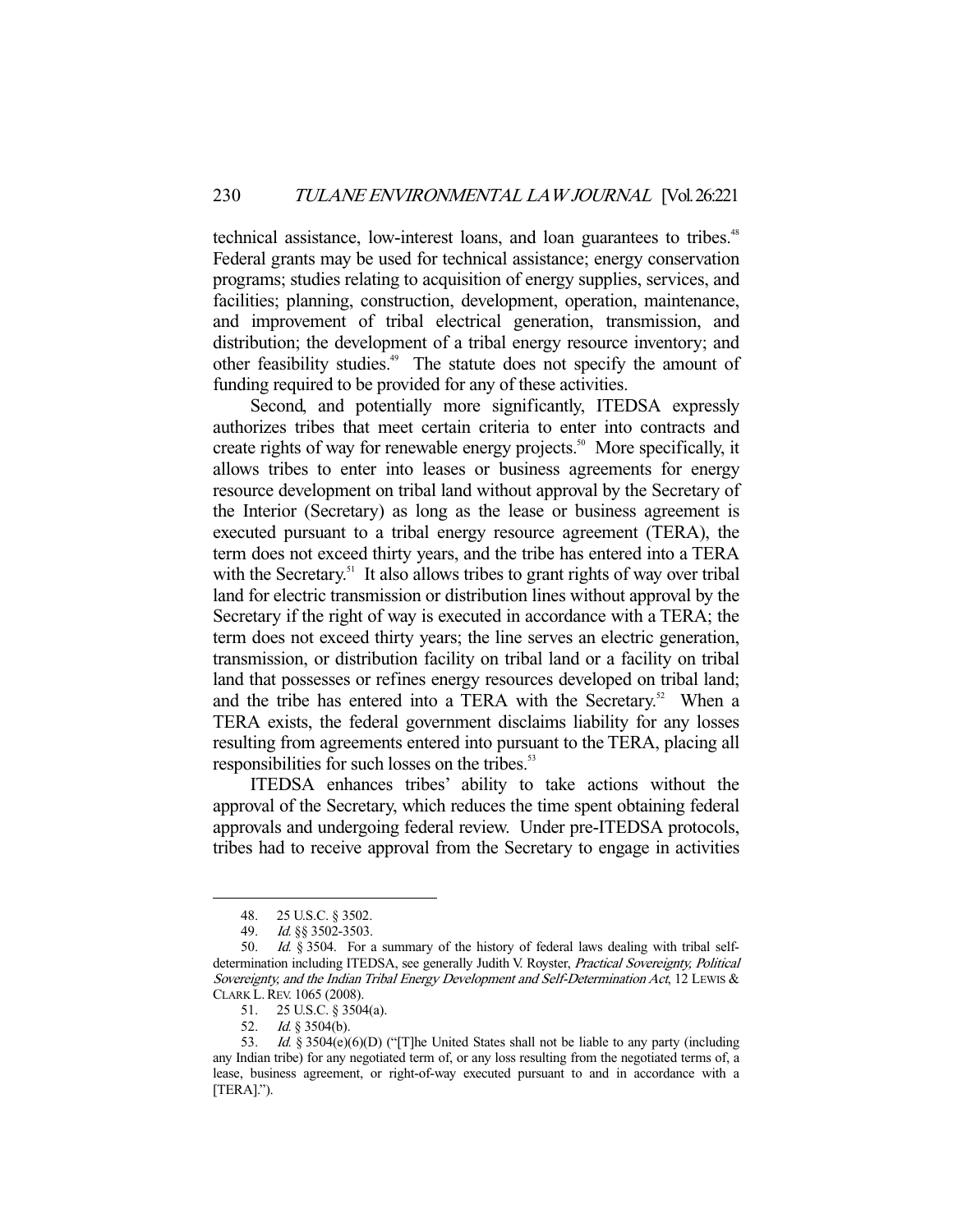such as leasing land for renewable energy infrastructure development.<sup>54</sup> Modifications and cancellations of such activities also required Secretarial approval. ITEDSA allows for tribes, in effect, to be "preapproved" for activities covered by ITEDSA, which reduces the time spent petitioning and waiting for Secretarial approval.<sup>55</sup>

 Tribes may also save time by using ITEDSA to avoid having to comply with the National Environmental Policy Act (NEPA).<sup>56</sup> NEPA requires that for "major Federal actions significantly affecting the quality of the human environment," a lengthy study called an environmental impact statement document the environmental impact of the action, its adverse environmental effects, and any alternatives that could reduce any adverse effects.<sup>57</sup> For an energy infrastructure project overseen by a federal agency, an environmental impact statement might include information about the effects of the construction on flora and fauna, wind patterns, or historic artifacts. Environmental impact statements are notoriously time-consuming and expensive to assemble and often fail to result in any substantive changes to the action under review, because NEPA merely requires the preparation of the statement and does not mandate any substantive results. The Secretary's entering into the TERA is subject to NEPA, with the NEPA review period running concurrently with the public comment period for the TERA.<sup>58</sup> However, the NEPA process is avoided once a tribe enters into a TERA, because without the Secretary's involvement in the decisions covered by a TERA, the "federal action" trigger fails to be activated. The time and money saved results, in theory, in a greater likelihood that an energy project might be undertaken.

 Finalizing a TERA with the Secretary, however, is itself a timeconsuming process for tribes. The Secretary has 270 days to review a proposed TERA and is only required to approve one if the tribe has demonstrated that it has the capacity to regulate the development of tribal energy resources and if the TERA includes certain provisions.<sup>59</sup> For example, the TERA must provide a process for identifying and evaluating significant environmental effects and for identifying mitigation measures if needed; incorporate a public input phase; and

<sup>54.</sup> See Judith V. Royster, Tribal Energy Development: Renewables and the Problem of the Current Statutory Structures, 31 STAN. ENVTL. L.J. 91, 112-17 (2012) (discussing the disadvantages of the existing statutes for renewable energy development).

 <sup>55. 25</sup> U.S.C. § 3504(e).

 <sup>56. 42</sup> U.S.C. §§ 4321-4347 (2006).

<sup>57.</sup> *Id.* § 4332( $\check{C}$ )-(E).

 <sup>58. 25</sup> C.F.R. § 224.70 (2012).

 <sup>59.</sup> Id. §§ 224.72, .74.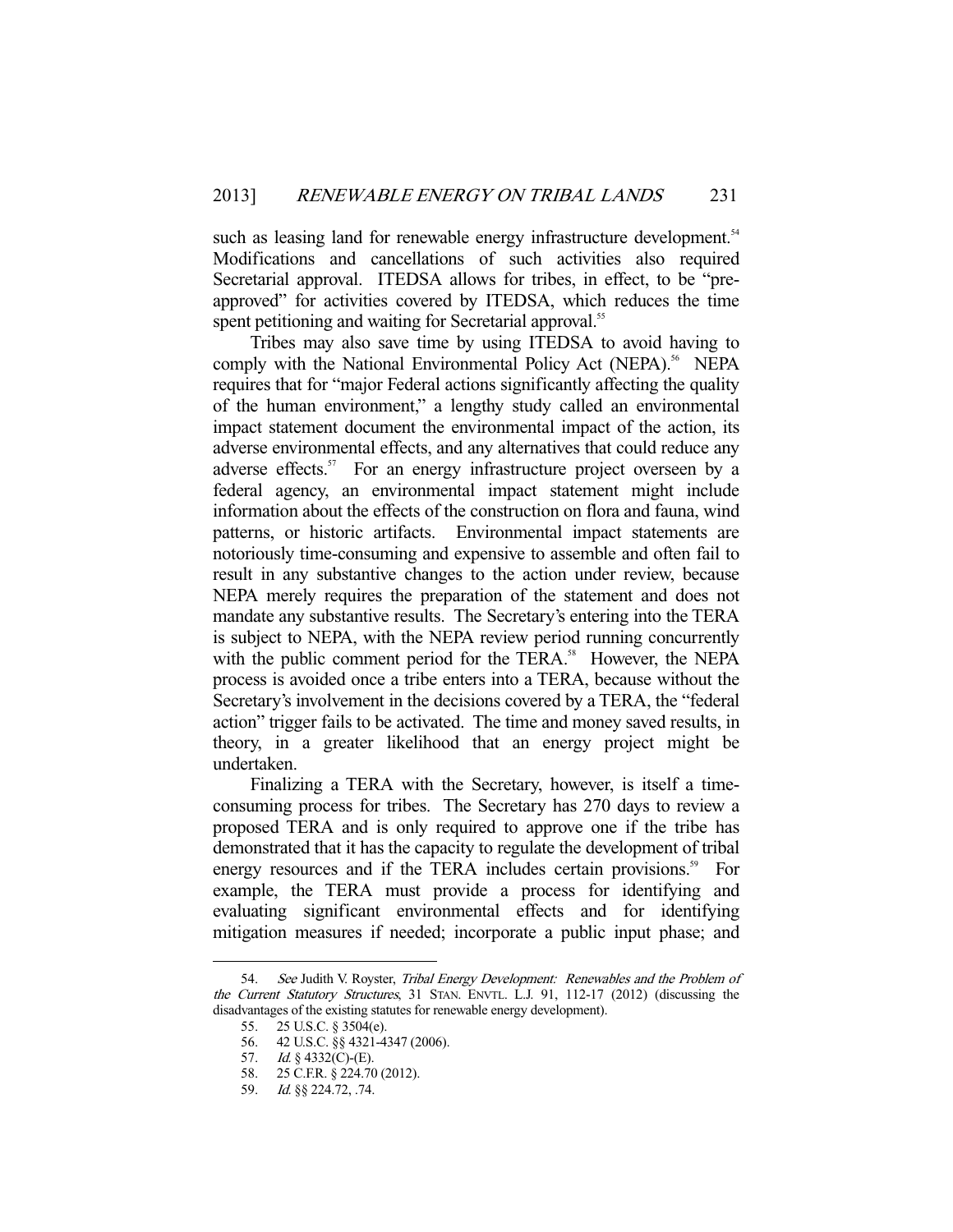allow for the Secretary's periodic review, evaluation, and feedback.<sup>60</sup> In addition, it must address how leases, business agreements, or rights of way with the tribes will meet environmental laws, provide for public notification, establish a consultation process with the states, allow for the Secretary's nullification of such agreements under certain circumstances, and become effective only when a copy is delivered to the Secretary, among other things.<sup>61</sup> The statute gives the Secretary the power to suspend leases, business agreements, or rights of way, or rescind approval of a TERA, if she determines that the tribe is not complying with the TERA. $62$ 

 As several scholars have noted, ITEDSA is among a new wave of federal statutes that pushes tribes toward self-governance, treating the agreements between tribes and the federal government more like treaties between sovereign nations than the top-down, paternalistic statutes of yesteryear.<sup>63</sup> Even with self-governance as a goal, however, the number of requirements and extent of the TERA process have proven to be so cumbersome, and the disclaimer of all federal liability so daunting, that as of mid-2011 no tribe had successfully negotiated a TERA with the Secretary. Thus while ITEDSA has an ambitious title and important aims, in practice it has changed little.

## IV. REMAINING CHALLENGES IN DEVELOPING RENEWABLE ENERGY ON TRIBAL LANDS

 Unfortunately, ITEDSA has failed to spur tribe-controlled renewable energy development on tribal lands. Furthermore, additional challenges remain even as the need to address tribes' unique obstacles during the renewable energy development process have become clear. These obstacles include insufficient public support, inability to fully utilize the same financial incentives for renewable energy as private investors, and remote location far from existing regional transmission lines.<sup>64</sup> Each will be discussed in turn.

 Tribes often lack enough readily available capital to study and plan multimillion dollar renewable energy projects, much less construct them.65 Typically, development involves six phases: first, a market

 <sup>60.</sup> Id. § 224.63.

 <sup>61.</sup> Id.

 <sup>62. 25</sup> U.S.C. § 3504(e); 25 C.F.R. §§ 224.10-.185.

<sup>63.</sup> See, e.g., Alex Tallchief Skibine, *Indian Gaming and Cooperative Federalism*, 42 ARIZ. ST. L.J. 253, 285-87 (2010); Royster, supra note 50, at 1080-82.

<sup>64.</sup> NAT'L WILDLIFE FED'N, *supra* note 35, at 16 (summarizing these obstacles).

 <sup>65.</sup> Because of their unique legal status, tribal members and tribal corporations face numerous challenges accessing capital and maximizing profitability beyond the renewable energy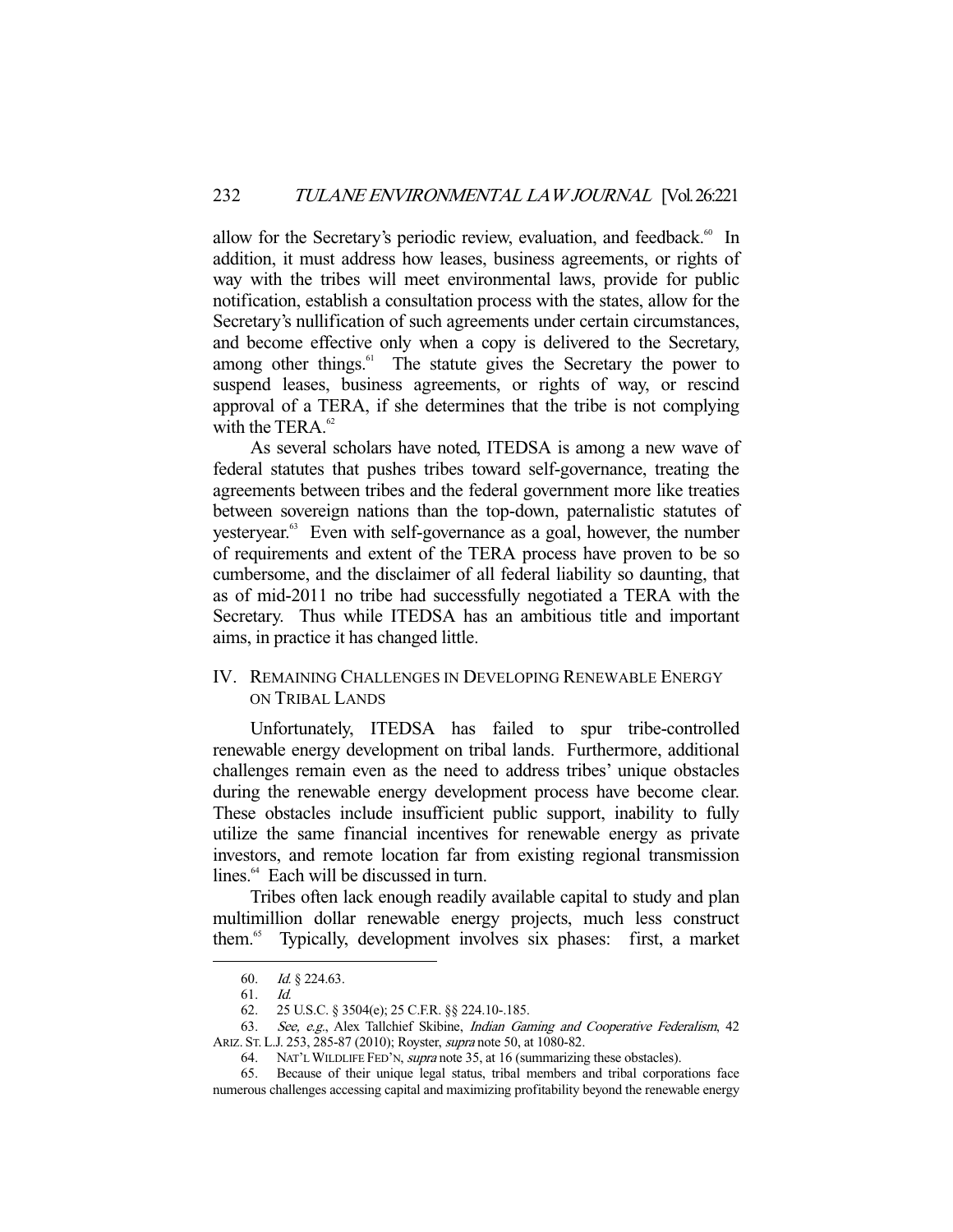analysis; second, a scoping analysis to determine the viability of the project; third, load and transmission studies leading to a preliminary engineering design; fourth, legal and financial commitments are obtained; fifth, construction and commissioning of the project; and sixth, the project begins operating and ongoing maintenance begins.<sup>66</sup> Each of these phases can be very expensive, especially for those communities without trained technical experts who could assist with the evaluation of alternatives.

 The ability of tribes to even begin the process of developing renewable energy often depends on outside financial support. A range of federal agencies, from the Department of Energy to the United States Environmental Protection Agency, offer grants for strategic planning, analysis, business development, job training, and construction.<sup>67</sup> Between 2002 and 2010, for example, the Department of Energy's Tribal Energy Program disbursed \$30.4 million in support of feasibility studies or construction of 129 tribal projects.<sup>68</sup> In addition, the United States Department of Agriculture, the Bureau of Indian Affairs, and the United States Department of Housing and Urban Development offer a variety of low-interest loans and loan guaranty programs.<sup>69</sup> The American Recovery and Reinvestment Act pumped millions more into renewable energy programs, with tribal set-asides.<sup>70</sup> Still, with a single solar installation alone costing several million dollars, these federal programs cannot possibly offset all costs. It is not clear how many of the 565 federally recognized tribes are currently interested in pursuing renewable energy projects, but significantly more money must be set aside for tribal

context. For recent scholarship describing these barriers, see two related articles by Professor Gavin Clarkson: Accredited Indians: Increasing the Flow of Private Equity into Indian Country as a Domestic Emerging Market, 80 U. COLO. L. REV. 285 (2009), and Wall Street Indians: Information Asymmetry and Barriers to Tribal Capital Market Access, 12 LEWIS & CLARK L.REV. 943 (2008).

 <sup>66.</sup> DOUGLAS C. MACCOURT, RENEWABLE ENERGY DEVELOPMENT IN INDIAN COUNTRY: A HANDBOOK FOR TRIBES 9-10 (2010), available at http://www.nrel.gov/docs/fy10osti/48078.pdf.

<sup>67.</sup> Types of Financial Assistance, OFFICE OF ENERGY EFFICIENCY & RENEWABLE ENERGY, U.S. DEP'T OF ENERGY (May 16, 2012), http://www1.eere.energy.gov/financing/types\_assistance. html; Grant Opportunities, U.S. ENVTL. PROT. AGENCY (Dec. 11, 2012), http://www.epa.gov/epa home/grants.htm.

 <sup>68.</sup> Pierce, supra note 18.

<sup>69.</sup> See, e.g., Indian Loan Guaranty Program, U.S. DEP'T OF THE INTERIOR: INDIAN AFFAIRS (Feb. 15, 2013), http://www.bia.gov/WhoWeAre/AS-IA/IEED/DCI/index.htm; Grants and Loans, U.S. DEP'T OF AGRIC., http://www.usda.gov/wps/portal/usda/usdahome?navid= GRANTS\_LOANS (last visited Feb. 18, 2013); Indian Housing Block Grant Program, U.S. DEP'T OF HOUSING & URBAN DEV., http://portal.hud.gov/hudportal/HUD?src=/program\_offices/public\_ indian\_housing/ih/grants/ihbg (last visited Feb. 18, 2013).

 <sup>70.</sup> See Pierce, supra note 18.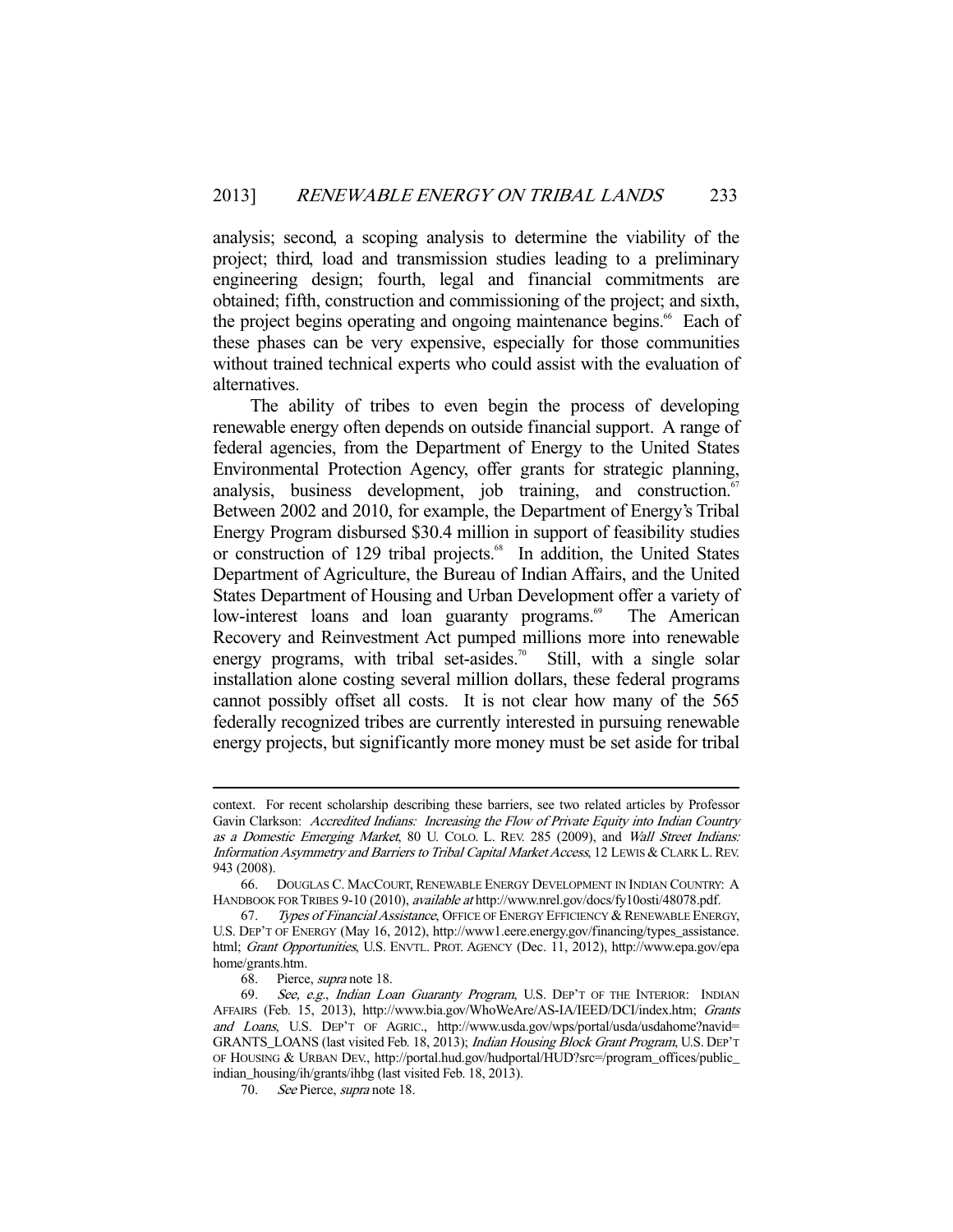development projects across the country to ensure that the tribes who do want help can get enough.

 Public financial support is more important for tribes than for other groups because tribes cannot take advantage of the same financial incentives for renewable energy as taxable private entities. Private investment in renewable energy has been spurred, in large part, by incentives such as tax credits that offset the costs of projects. The federal production tax credit, for example, gives a tax credit of 1.5 cents per each kilowatt-hour to the producer of electricity produced from wind, biomass, geothermal, solar, and other sources.<sup>71</sup> The federal energy investment tax credit provides a tax credit of up to 30% of certain costs for qualifying wind, solar, fuel cell, and other projects.<sup>72</sup> Tribes, however, do not pay federal taxes to which such credits would apply, and the credits are not transferable from tribes to taxable entities.

 The inability to take advantage of tax credits and other incentives forces tribes eager to build renewable energy projects to make hard choices. Instead of entering into joint venture relationships, in which a tribe and nontribal entity co-own infrastructure, tribes and nontribal entities more commonly enter into leasing arrangements, in which tribes lease their land and the nontribal entities build and own the infrastructure.73 As landlords, tribes must often pay state taxes on leasing income, which reduces the value of the lease. Moreover, lease terms may be longer than would otherwise be preferable so that the nontribal entity can take advantage of tax credits or other incentives.<sup>74</sup> Leases may also hinder tribes' efforts to negotiate the transmission of energy to their own people, if the nontribal entity owning the infrastructure anticipates higher profits from nontribal end users. Making renewable energy-related tax credits transferable, as some have suggested, would help to make partnering with non-Indian taxable entities more lucrative for tribes.

 Finally, neither ITEDSA nor any other law clearly addresses the effects of energy sprawl on or beyond tribal lands. Energy sprawl, a term coined by the Nature Conservancy in 2009, refers to the amount of land occupied by energy production and the related impacts on ecosystems, habitat, and wildlife activity.<sup>75</sup> The Nature Conservancy measured the land-use intensity of different methods of energy production and found

 <sup>71. 26</sup> U.S.C. § 45 (2006).

<sup>72.</sup> *Id.* § 48.

<sup>73.</sup> Mark Shahinian, Note, The Tax Man Cometh Not: How the Non-Transferability of Tax Credits Harms Indian Tribes, 32 AM. INDIAN L. REV. 267, 281 (2007-2008).

<sup>74.</sup> See id. at 279-81.

<sup>75.</sup> Robert I. McDonald et al., Energy Sprawl or Energy Efficiency: Climate Policy Impacts on Natural Habitat for the United States of America, 4 PLOS ONE 1, 1 (2009).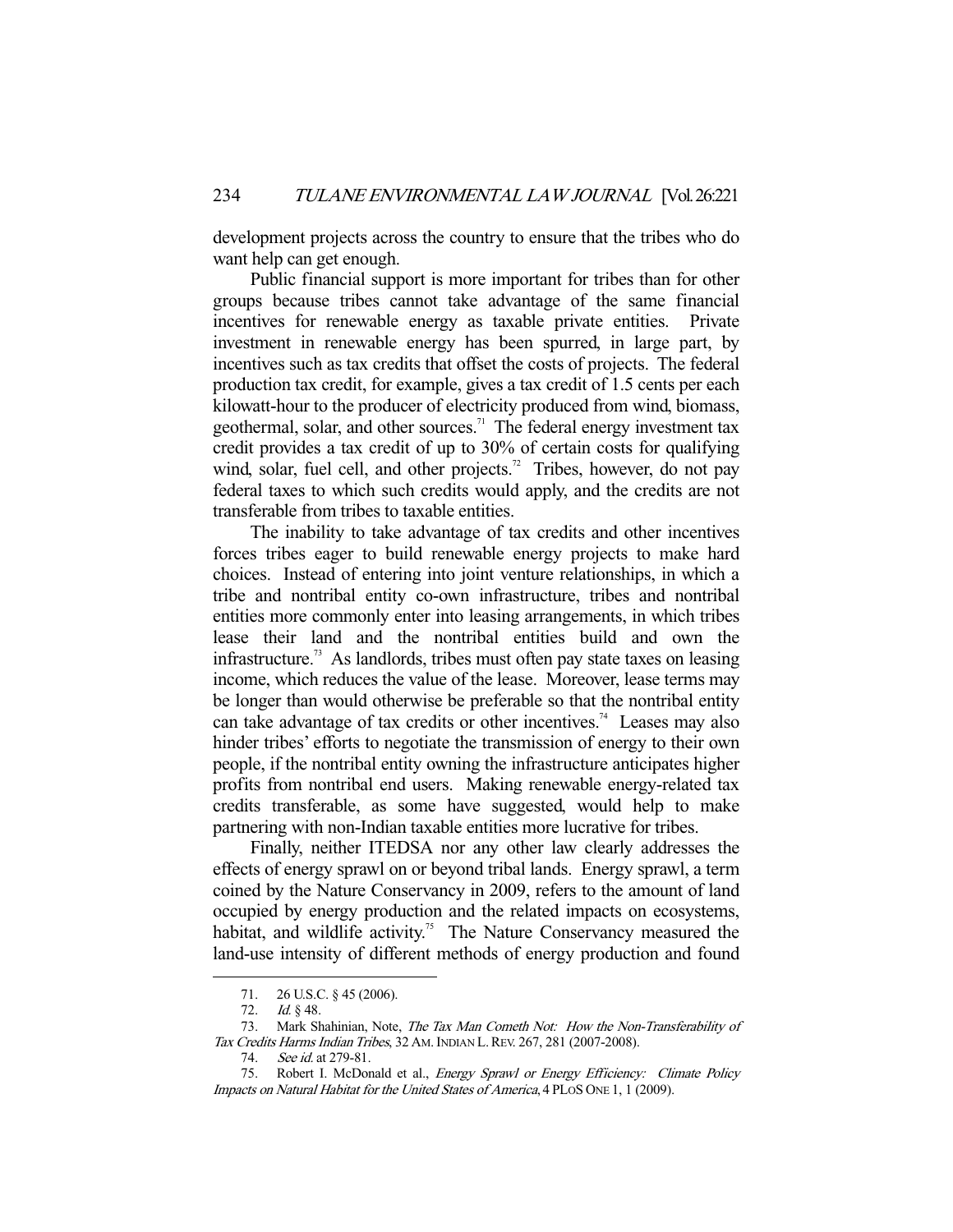that even the "greenest" of technologies disturbs land, both directly and indirectly.76 For example, solar photovoltaic energy is estimated to disturb nearly thirty-seven square kilometers per terawatt-hour produced annually, while wind development is estimated to disturb seventy-two square kilometers per terawatt-hour.<sup>77</sup> Biomass, meanwhile, is estimated to disturb a startling 543.4 kilometers per terawatt-hour annually, owing to the large quantities of plant or crop material needed to produce each unit of energy.<sup>78</sup>

 The potential for energy sprawl may actually be more significant on and near tribal lands than elsewhere. Many tribal lands are vast territories with populations living far less densely than in urban areas, so unless distributed generation is used to deploy small-scale renewable energy to smaller groups of end users, infrastructure within tribal lands must be built across long distances. For those end users off of tribal lands, to whom sales may be part of the economic calculus of the project, transmission of energy from a tribal generating facility may also be space-consuming. Even if an energy project is situated at or near a border, getting energy from a tribal energy project to non-Indian end users could require extensive (not to mention expensive, at perhaps \$10,000 a linear mile) transmission and distribution infrastructure.<sup>79</sup>

 Further compounding the energy sprawl problem, as noted above, environmental and land use controls on tribal lands may be less rigorous than in other areas. As a result, the impact of the construction of renewable energy infrastructure may go understudied, and less care may be taken in its siting. Even ITEDSA, which attempts to facilitate renewable energy projects on tribal lands, could have the unintended consequence of allowing for siting to occur in a detrimental fashion, by advancing a mechanism for tribes to avoid complying with NEPA. Although NEPA does not require the least environmentally disruptive alternative, it at least requires the documentation and consideration of environmental impacts. ITEDSA requires tribes seeking to enter into a TERA to propose a process for environmental review, but it is not clear whether this review would have to include impacts of infrastructure development on the land and ecosystems.<sup>80</sup>

 <sup>76.</sup> Id. at 4.

 <sup>77.</sup> Id.

 <sup>78.</sup> Id.

<sup>79.</sup> NAT'L WILDLIFE FED'N, supra note 35.

 <sup>80.</sup> Judith Royster has identified other concerns with ITEDSA's approach to environmental review, including its public review requirements, which she feels "conflict sharply with tribal self-governance." Royster, supra note 50, at 1086, 1090-95.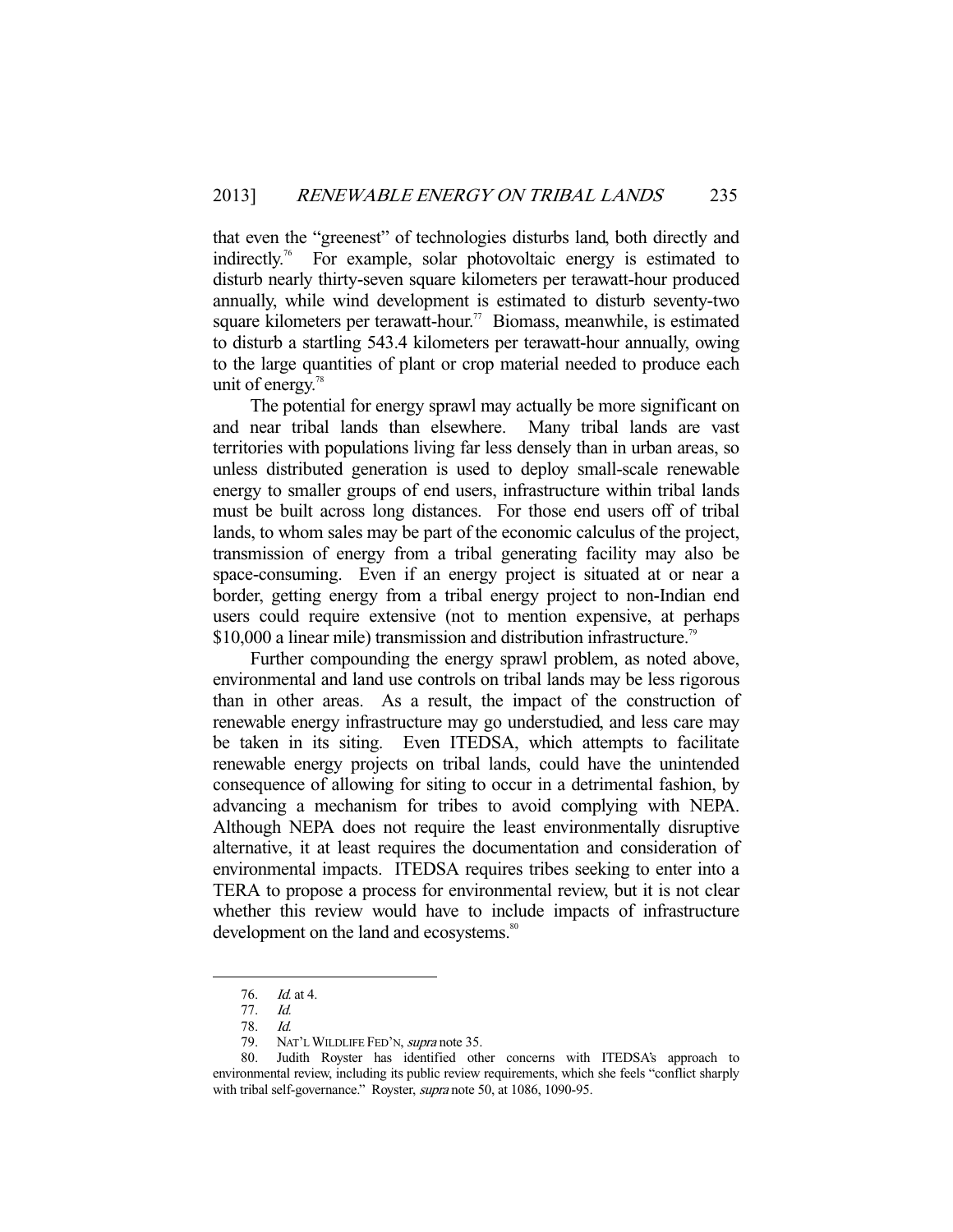Moving the engines of production closer to their end users is one way to reduce energy sprawl.<sup>81</sup> But for tribes with limited resources to invest in renewable energy, small-scale production serving small groups seems unlikely to occur. So for the large-scale projects anticipated by ITEDSA, siting guidelines are needed to minimize environmental impacts.

#### V. CONCLUSION

-

 As the United States pushes for more renewable energy infrastructure, tribal lands rich in opportunities for siting renewable projects must be seen as part of the solution. The current legal framework for using tribal land for renewable energy projects fails, however, to address adequately the needs of tribes and the environment. As a result, some of the land most suitable for renewable energy projects continues to lie dormant, while some land being developed for energy projects may be in jeopardy of long-term damage.

 Where do we go from here? As a starting point, policymakers should fully fund or expand existing programs giving public support to tribes for renewable energy projects and make it easier for tribes and their members to obtain grants, technical assistance, low-interest loans, and loan guarantees. The expansion of these financial incentives depends on political will and budget priorities, but a factor cutting in favor of expansion is that even moderate public subsidies of renewable energy generate significant tribal and nontribal private investment.<sup>82</sup> Along the same lines, Congress and state legislatures should make renewable energy tax credits fully transferrable by tribes to taxable entities willing to pay for them. $83$ 

 As a second step, the portions of ITEDSA that relate to tribal energy resource agreements should be reconsidered and revised. The revision process must fully involve diverse tribes, and tribal sovereignty must underlie all decisions.<sup>84</sup> Several key areas call for revisions. The

<sup>81.</sup> See, e.g., Bronin, *supra* note 6, at 573-75 (recommending small-scale microgrids that produce energy to help reduce energy sprawl).

<sup>82.</sup> See Elizabeth Ann Kronk, Alternative Energy Development in Indian Country: Lighting the Way for the Seventh Generation, 46 IDAHO L. REV. 449, 467-70 (2010) (describing barriers to renewable energy projects on tribal land and focusing on projects in the Navajo Nation, Kumeyaay Tribe, and Blackfeet Nation).

 <sup>83.</sup> See Shahinian, supra note 73, at 282-90.

<sup>84.</sup> See generally James M. Grijalva, Control and Accountability: The Twin Dimensions of Tribal Sovereignty Necessary To Achieve Environmental Justice for Native America, in TRIBES, LAND, AND THE ENVIRONMENT, supra note \* (analyzing recent attempts to adapt federal public participation regulations to the tribal context and arguing that true environmental justice is possible only when tribal sovereignty underlies the adapted environmental review processes).